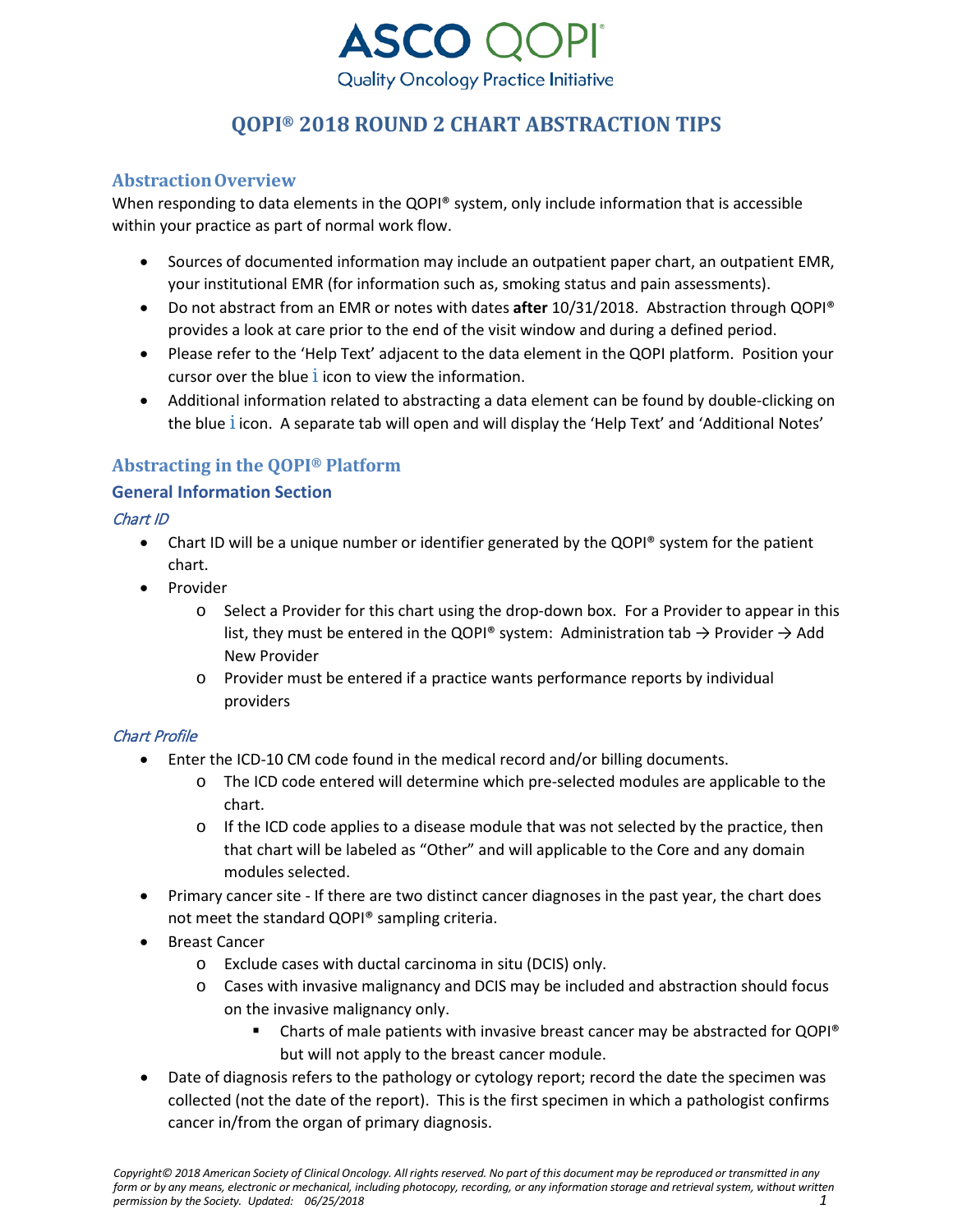

• If there are multiple specimens, enter the date of the first specimen collected that confirms cancer. In the absence of a specimen date, record any documentation regarding date of initial diagnosis (e.g. a practitioner's notation).

## Practice Encounter

- Date of first practitioner office visit (medonc/hemonc) at the practice for the cancer diagnosis must be within the 16-month diagnosis window (**07/01/2017 - 10/31/2018**).
	- o The first office visit is *not* required to be within the office visit window
	- o Do not include visits to a surgeon or radiation oncologist.
- Patients who were diagnosed prior to the 16-month window and are selected for the EOL module may have had their first office visit prior to the 16-month window, as long as they have had two (2) office visits in the nine (9) months preceding death.
- Most recent office visit at the practice is to be abstracted for the visit only during the eight (8) month visit window **05/01/2018 – 12/01/2018**. If the most recent visit occurred *after* **12/01/2018**, then abstract for the next most recent office visit that occurs on or before **12/01/2018**.
	- $\circ$  Include visits to other office sites within the practice only if the practice uses a common medical record and shares management of care for the patient. Do not include visits to a surgeon or radiation oncologist for this element.

# Patient Characteristics

- Deceased refers to the status of the patient at the time of abstraction. A death certificate is NOT required for confirmation that patient; information regarding the patient's death may be found via a registry or an obituary.
- Only patients deceased because of cancer or cancer treatment are eligible for the EOL module.

# Chart Application

• The modules selected by the practice during registration via the Round Participation form are displayed. Only data elements relative to the selected modules will appear in the QOPI® system.

# **Measure Details Section**

#### Tumor Staging

- 'Locally advanced' is not sufficient for cancer staging documentation.
- The question 'AJCC Stage IV at Diagnosis or Developed Distant Metastases' is meant to capture Stage IV at diagnosis OR documentation of distant metastases.

#### Tumor Markers

• Serum Tumor Marker Test ordered by includes the response option: ordered outside the practice.

#### **Surgery**

- Abstract documentation for this section as is relative to the initial course of treatment for the colorectal module.
- Data elements related to cytoreduction and VTE prophylaxis will appear only if the GynOnc module is selected.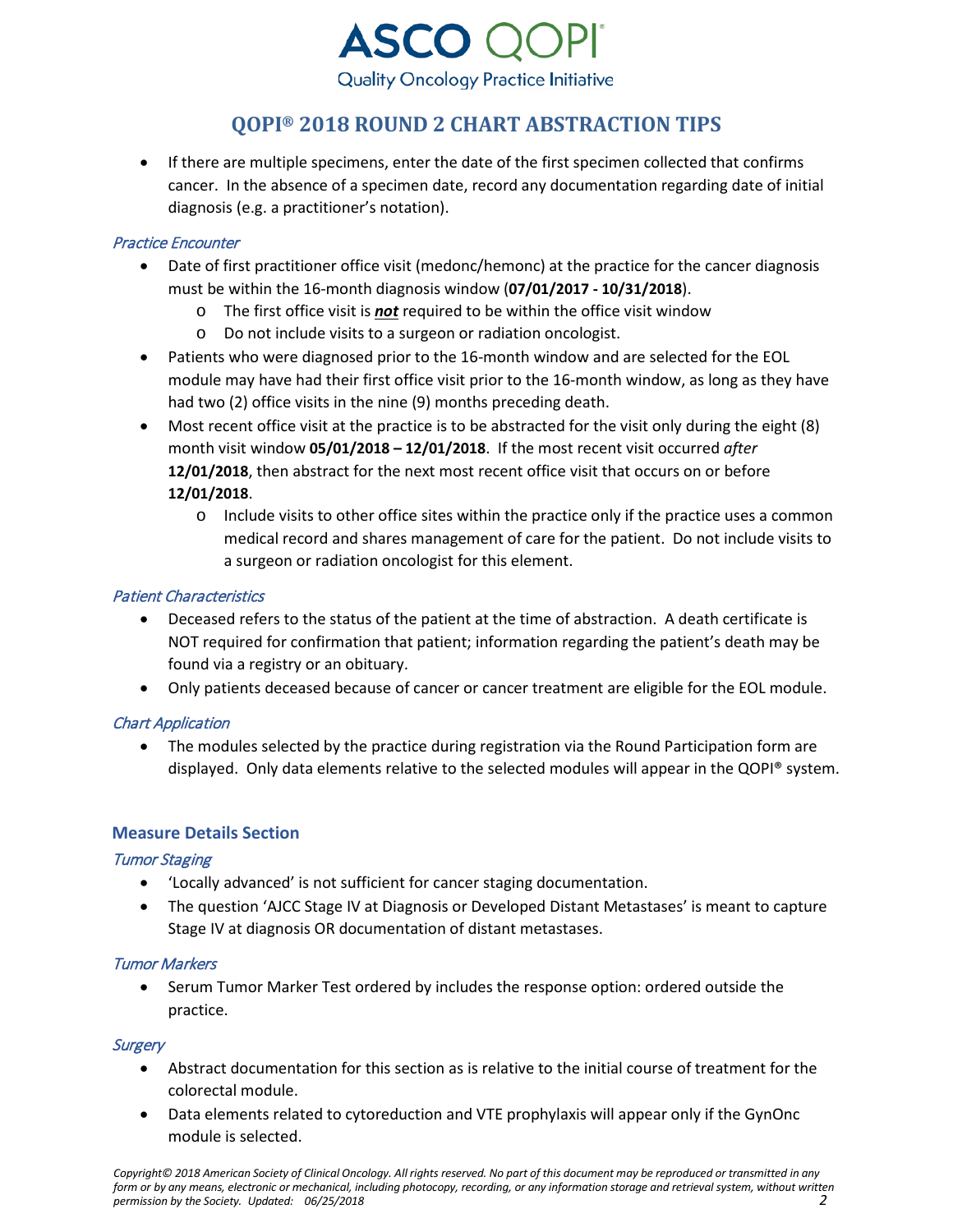

• Do not include cyberknife radial surgery for the surgery question. The metrics that include surgical resection are based on routine surgical resection rather than radiation targeted therapy.

# Radiation Therapy

• Data elements will appear only if the NSCLC or Colorectal module is selected and 'Reporting practice has/had primary responsibility for the initial course of the patient's medical oncology care.'

# Drug Therapy

- NK1 receptor antagonist and Olanzapine open due to platform construction. If emetic risk is not high, respond to these as "Other reason documented"
- Chemotherapy treatment includes all chemotherapy agents, regardless of route of administration, used to treat cancer. Don't abstract for treatment that is solely immunotherapy; QOPI abstraction doesn't include immunotherapy agents.
- Olanzapine is recommended as an adjunct for antiemetic treatment based on the published October 2017 ASCO Guidelines.
- If an item refers to the *initial* course of treatment, do not abstract data related to treatment provided for recurrence or disease progression. Refer to first course of treatment to respond.
- Do not include treatment provided for recurrence or disease progression.
- Chemotherapy and Related Items, Initial Course of Treatment: Data elements will appear if the reporting practice has primary responsibility for the initial course of the patient's medical oncology care.
- Types include: targeted agents, alkylating agents, antimetabolites, plant alkaloids and terpenoids, topoisomerase inhibitors, antitumor antibiotics, monoclonal antibodies, and biologics (such as rituximab (Rituxan), trastuzumab (Herceptin), lapatinib (Tykerb), and interferon for treatment of melanoma).
- Hormonal Therapy, Initial Course of Treatment: Questions will appear only if the Breast or Prostate cancer module is selected.
- Hormonal therapies are not included in the definition of chemotherapy, such as tamoxifen, raloxifene (Evista), toremifene (Fareston), exemestane (Aromasin, anastrazole (Arimidex), abiraterone acetate (Zytiga).
- For the purposes of QOPI® abstraction, other hormonal therapies such as goserelin acetate (Zoladex) and fulvestrant (Faslodex) are not included in the list of hormones assessed for the QOPI® measures.
- Biologic Response Modifiers are accepted as a second agent for Multi-Agent Chemotherapy administration; do include trastuzumab, pertuzumab, or bevacizumab.
- A physician is considered to recommend a treatment if the patient received the medication OR if the chart reflects that the physician discussed the medication with the patient as a recommended therapy. In the absence of documentation, respond 'Chemotherapy NOT recommended.'
- Chemotherapy treatment consent is assessed for whether informed consent for chemotherapy is given by the patient prior to administration of chemotherapy drugs.
- The informed consent may be documented in a signed consent form or in a practitioner notation that indicates the patient consented to the treatment. Consent should be documented for all forms of chemotherapy, including oral.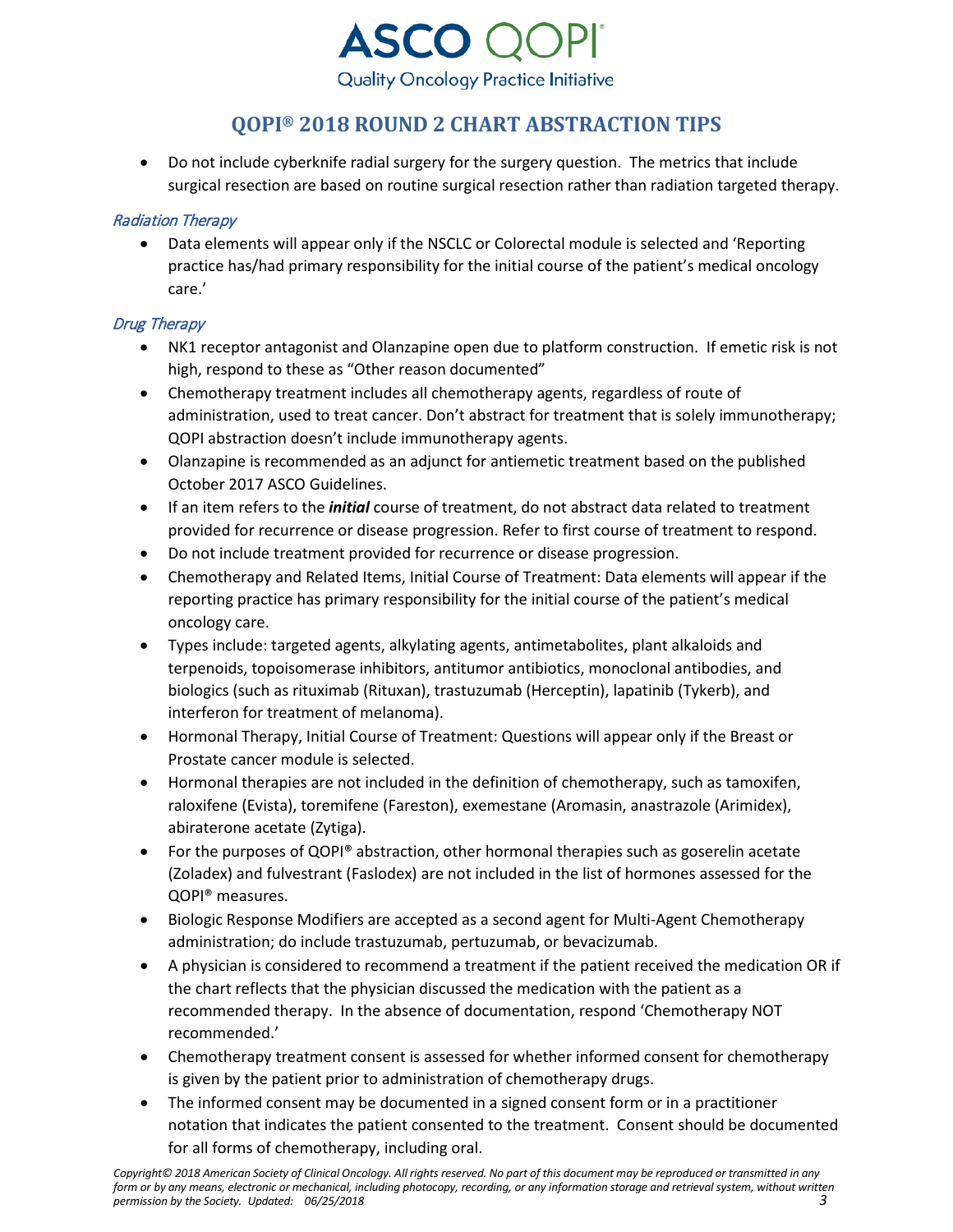

## Chemotherapy Treatment Plans and Summaries

- A complete treatment summary must include:
	- o Chemotherapy delivered, including number of cycles administered, duration, and extent of dose reduction
	- o Reason treatment was stopped
	- o Major toxicities and/or hospitalizations
	- o Treatment response, such as complete, partial, no response, progression, not measurable
	- o Follow up care and relevant providers.
- The treatment summary may be completed on paper or captured in the practice's EHR.
- If the patient received neoadjuvant and adjuvant chemotherapy, respond about the adjuvant treatment.
- QOPI® assesses for completion of the treatment summary within three (3) months after the end of chemotherapy for patients receiving adjuvant treatment only. The data elements do not open for patients with metastatic disease or those who received non-curative chemotherapy.

#### Genetic Risk Assessment

- Review chart documentation since the first visit for diagnosis.
- Reason why no Counseling or Referral for Counseling: If the patient received pre-genetic test screening and results did not warrant further genetic counseling or testing, respond 'Prescreening test negative for genetic testing'.
- Pre-screening tests may be performed on the biopsy specimen, such as MLH-1, MSH2, MSH6, PMS2. MSI panel if NOT used for germline DNA testing.
- Patient Received Counseling or Referral for Counseling for Genetic Testing does not need to have been done by the practice if it was done previously by another provider and there is documentation to indicate as such.

#### Patient Assessments

- Data elements related to Smoking/Tobacco use do not include the use of e-cigarettes.
- Chewing tobacco is acceptable for abstracting for 'Smoking/Tobacco Status'.
- Cessation assistance can come from outside the practice but QOPI® is assessing if the practitioner in the medical oncology practice advised the patient to cease use.
- Responses for "Performance status" data elements should reference a standard scale used by the practitioner. Correlation of the practitioner's statements or performance status (ambulatory…) may equate to the standard scale. Don't interpret the notes to make them match a standard scale.

#### Palliative Care Services

• Indicate whether the patient was referred for palliative care services, other than hospice.

#### Hospice Care

• Questions regarding hospice care will appear only if the patient is deceased because of malignancy and the EOL module was selected.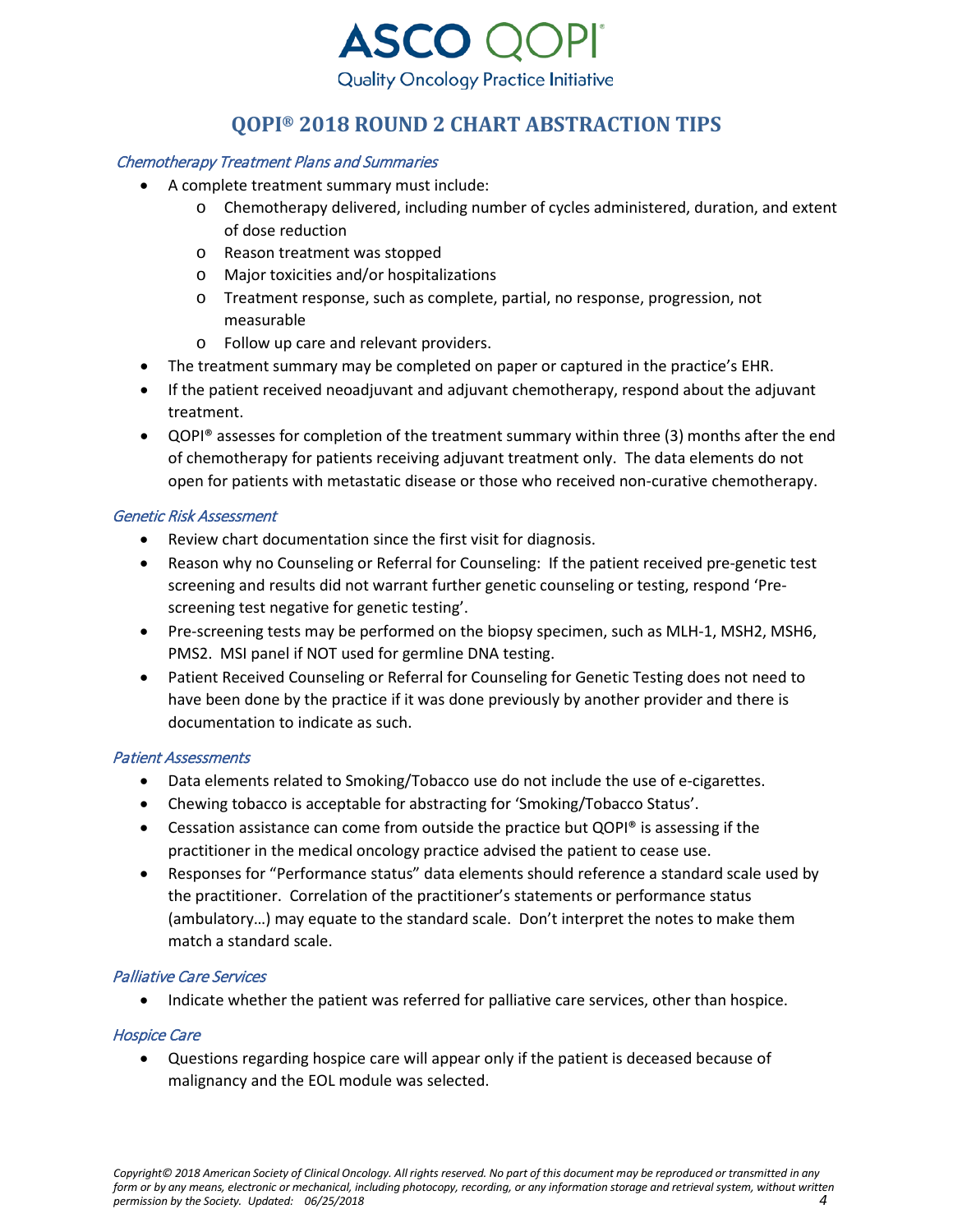

## **Modules**

## **Core**

- Chemotherapy intent discussed with patient is based on documentation of a discussion regarding intent by a practitioner in the practice. Only include discussion documented prior to the first administration of chemotherapy for the initial course of treatment.
- Chemotherapy administered during the initial treatment course for Core (NOT Breast OR NSCLC OR GYNONC) applies to treatment underway or complete. Include oral chemotherapy and chemotherapy provided offsite but under the direction of the reporting practice.
- The documented plan for the chemotherapy regimen should include the planned treatment approach for the entire regimen (including oral). Select all elements that were documented in the chart prior to the first administration of the chemotherapy.

#### Breast

- Chemotherapy administered during initial treatment course: "Administered' applies to treatment underway or complete. Include oral chemotherapy or chemotherapy provided offsite but under the direction of the reporting practice.
- Do not include supportive care therapies (e.g., growth factors, bisphosphonates, nausea medications or fluids if these are not given in association with "chemotherapy").

#### Colorectal

- Pre-operative radiation may include radiation or radiation ablation therapy as part of initial course of treatment for rectal cancer only.
- Surgery for the primary tumor/cancer does not include surgery for recurrence or disease progression (e.g., liver lesions).
- If both neoadjuvant and adjuvant chemotherapy were recommended, refer to documentation regarding the adjuvant treatment when entering the date of administration.

#### GynOnc (Ovarian, Fallopian tube, Primary Peritoneal cancer)

- Cytoreduction surgery is required for inclusion in this module. If no surgery occurred, the chart can be included for EOL, Symptom, or Core modules.
- The initial course of treatment may include cytoreduction surgery.
- Intraperitoneal (IP) chemotherapy 'Administered' applies to treatment underway or complete. Respond based on most recent administration if more than occurrence noted. Respond 'Contraindication or other clinical exclusion' if the patient is Stage I, II, or IV.

#### Non-Hodgkin's Lymphoma

• Questions will appear only if the NHL module is selected and the patient received chemotherapy in or overseen by the reporting practice. Abstraction can be taken from documentation any time since diagnosis.

#### **NSCLC**

- For staging of NSCLC, 'limited stage' or 'extensive stage' is sufficient in the absence of more detailed staging information.
- Adjuvant radiation recommended or administered refers to post-operative radiation during the initial course of treatment for NSCLC. Do not include radiation for recurrence or progression.